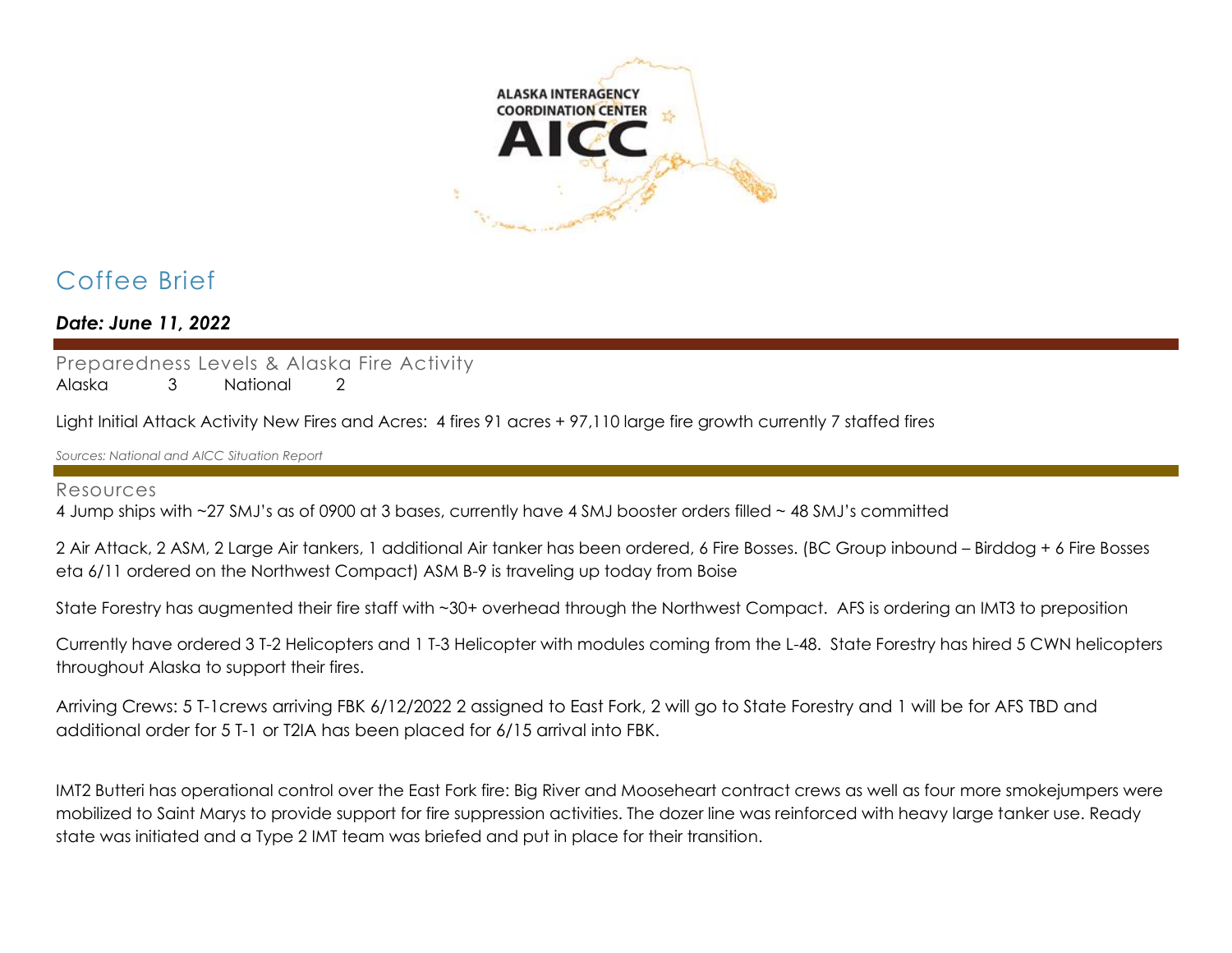#### *Source: IROC Reports*

## Weather Summary

DISCUSSION...A warming and drying trend will begin today in the Interior with widespread 70s likely by Monday. South winds through Alaska Range passes will increase to 15 to 30 mph on Monday, and near Red Flag conditions are possible near Delta Junction and near Healy. Thunderstorms today will be isolated along the Alaska Range and east of Salcha into the Fortymile Country, and also from Hughes to Bettles and northwest to the Brooks Range foothills. Sunday expect isolated thunderstorms along the Alaska Range and east of Ruby with the exception of the Yukon Flats, and widely scattered thunderstorms along the Tanana River east of Fairbanks. Isolated thunderstorm coverage expands Monday to include most of the Interior east of a line from Ambler to Lake Minchumina.

### *Source: National Weather Service*

## Fuels/Fire Potential

Though recent rains have moderated the fine fuels from the Panhandle through Copper River Basin and into South Central Alaska, some areas have received little rain and are showing spots of drier fine fuels. In particular, fuels in South Central have experienced more severe drying and received the lightest and spottiest rainfall from this event.

The most concerning fuels are in the central and western Interior and down to Southwest. Surface fuels are extremely dry, and strong, gusty winds are boosting the Initial Spread Index to Extreme values, enhancing the threat for wind-driven fires.

The deeper duff layers continue to warm and dry in the Interior, and many areas now have values of the Build-up Index (BUI) above the critical threshold of 80, indicating that the deeper layers will contribute to wildfire behavior, and some fires may be increasingly resistant to control. Fuels that are normally barriers to fire spread may not slow fire spread due to this long-term drying trend

*Source: Alaska 7-Day Outlook*

Fuels Status [Alaska Fire and Fuels Map](https://akff.mesowest.org/map/#/c6337,-14900,4/g1/mc/vtemp/sAK/n/zt)

*A [Fuels and Fire Behavior Advisory](https://fire.ak.blm.gov/predsvcs/fuelfire.php) … for Alaska.*